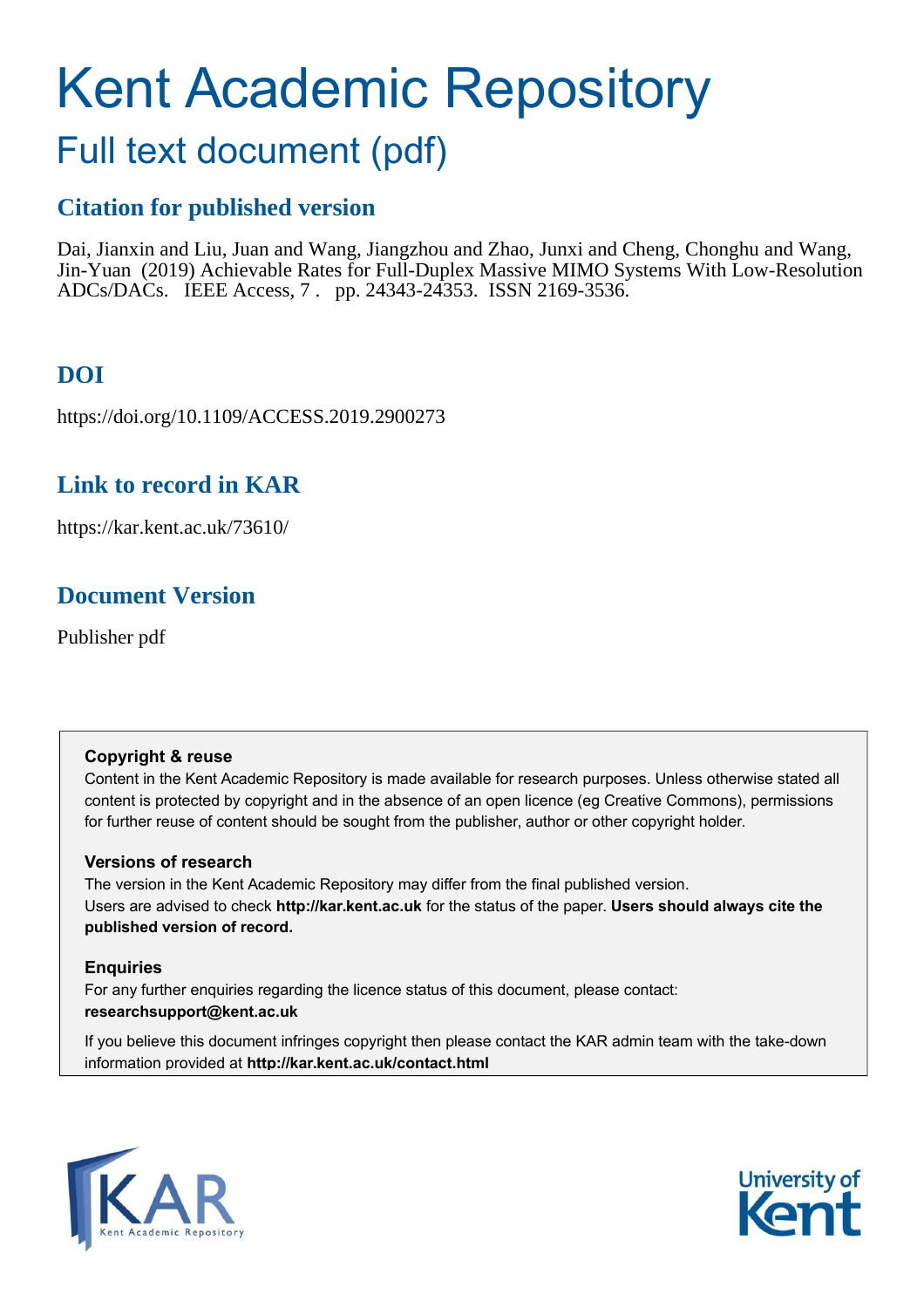

Received January 22, 2019, accepted February 9, 2019, date of publication February 19, 2019, date of current version March 7, 2019. *Digital Object Identifier 10.1109/ACCESS.2019.2900273*

# Achievable Rates for Full-Duplex Massive MIMO Systems With Low-Resolution ADCs/DACs

J[I](https://orcid.org/0000-0001-5735-4000)ANXIN DAI<sup>©1,2</sup>, (Member, IEEE), JUAN LIU<sup>©[3](https://orcid.org/0000-0002-5636-2049)</sup>, JIANGZH[OU](https://orcid.org/0000-0001-5745-4554) WAN[G](https://orcid.org/0000-0003-0881-3594)<sup>©4</sup>, (Fellow, IEEE), JUNXI ZHAO $^1$ , CHONGHU CHENG $^3$ , AND JIN-YUAN WANG $^{\text{\textregistered}}$ 3

<sup>1</sup> School of Science, Nanjing University of Posts and Telecommunications, Nanjing 210023, China

<sup>2</sup>National Mobile Communications Research Laboratory, Southeast University, Nanjing 210096, China

<sup>3</sup>College of Telecommunications and Information Engineering, Nanjing University of Posts and Telecommunications, Nanjing 210003, China

<sup>4</sup>School of Engineering and Digital Arts, University of Kent, Canterbury CT2 7NZ, U.K.

Corresponding author: Jianxin Dai (daijx@njupt.edu.cn)

This work was supported in part by the NSFC under Grant 61701254, in part by the Natural Science Foundation of Jiangsu Province under Grant BK20170901, in part by the Natural Science Foundation of Nanjing University of Posts and Telecommunications under Grant NY218038, in part by the Funds for International Cooperation and Exchange of NSFC under Grant 61720106003, in part by the Open Research Fund of the Key Laboratory of Broadband Wireless Communication and Sensor Network Technology, Ministry of Education, under Grant JZNY201706, and in part by the Open Research Fund of the National Mobile Communications Research Laboratory, Southeast University, under Grant 2019D15.

**ABSTRACT** This paper investigates the uplink and downlink achievable rates of full-duplex (FD) massive multi-input-multi-output (MIMO) systems in which low-resolution analog-to-digital converters/digital-toanalog converters (ADCs/DACs) are employed and maximum ratio combining/maximum ratio transmission processing are adopted. Then, employing an additive quantization noise model, we derive approximate expressions of the uplink and downlink achievable rates, in which the effect of the quantization error, the loop interference, and the inter-user interference is considered. The theoretical results show that using proper power scaling law and more antennas can eliminate the interference and the noise. Furthermore, under the fixed number of antennas, the uplink and downlink approximate achievable rates will become a constant, as the number of quantization bits tends to infinity. Increasing the resolution of ADCs/DACs will limitedly improve the system performance but cause excessive overhead and power consumption, so adopting low-resolution ADCs/DACs in FD massive MIMO systems is sensible.

**INDEX TERMS** Full-duplex, low-resolution ADCs/DACs, quantization error, achievable rate, additive quantization noise model.

#### **I. INTRODUCTION**

To further improve spectral efficiency (SE), massive MIMO system, in which the multi-user interference can be reduced to zero as the number of antennas at the base station (BS) is infinity, has been proposed [1], [2]. On the other hand, theoretically, full-duplex (FD) technology doubles spectral efficiency theoretically because it transmits and receives signals on the same frequency resources at the same time and it also enables two-way communication [3], [4]. Reference [4] analyzed the capacity of FD MIMO system and compared it with that of half-duplex MIMO system. However, one of the main problems is how to wipe out the loop interference (LI) caused by FD. To obtain the beneficial impacts brought by the two key techniques, one has con-

The associate editor coordinating the review of this manuscript and approving it for publication was Xianfu Lei.

ducted a study about the massive MIMO system with the FD functionality [5]–[7]. Wang *et al.* [6] studied the energy/ spectral efficiency of multi-user FD massive MIMO systems over Rayleigh fading channels. Contrary to [6], [7] investigated the achievable rates of multi-user FD massive MIMO systems over Rician fading, which is more general and realistic than Rayleigh fading, with zero-forcing reception/ zero-forcing transmission (ZFR/ZFT) and maximum ratio combining/maximum ratio transmission (MRC/MRT) processing.

However, there still exist some problems on further improvement in the practical implementation of massive MIMO. Too much hardware cost and radio frequency (RF) circuit power consumption will result from BS which has lots of antennas. Particularly, each receive antenna and transmit antenna needs one analog-digital converter (ADC) and digital-to-analog converter (DAC) unit, respectively.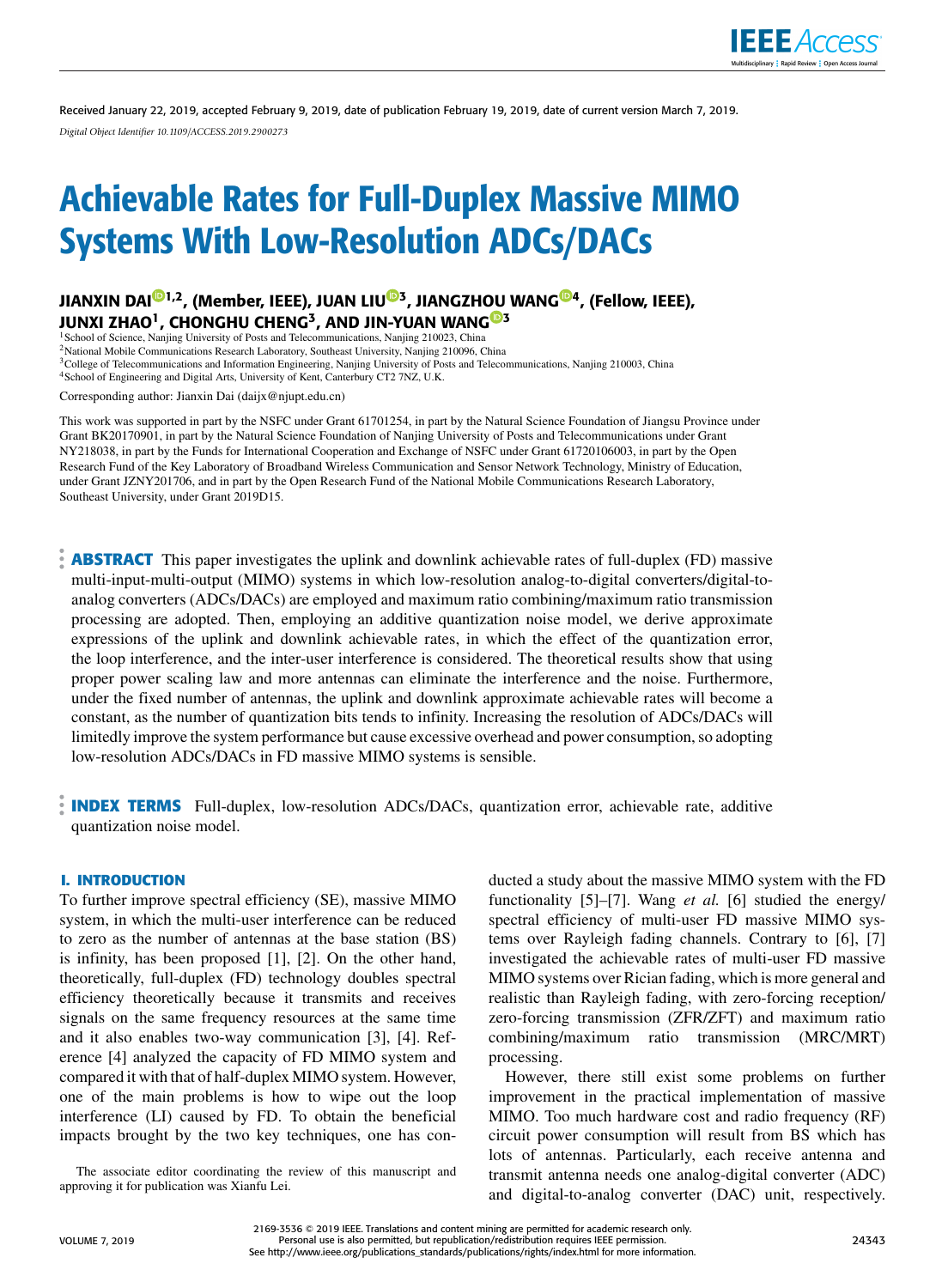A typical flash ADC with *b*-bit and the sampling frequency  $f_s$  operates  $f_s 2^b$  conversion steps per second. So, the use of high resolution ADCs can cause excessive overhead and power consumption, a significant bottleneck in applying large-scale MIMO systems. To solve the problem, adopting low-resolution ADCs is the most direct method [8]–[10]. At the same time, Zhang *et al.* [10] showed that increasing the number of receive antennas in massive MIMO systems can compensate the performance loss resulted from employing low-resolution ADCs. So employing low-resolution ADCs is a feasible solution for the power consumption problem in massive MIMO systems. Recently, the impact of lowresolution ADCs on large-scale MIMO systems has been studied. Also, some researchers have carried out studies about Massive MIMO systems with low-resolution ADCs and they found the uplink achievable rate under Rayleigh fading channel in [8]. Even they began to study the Rician fading channel from which the uplink SE was obtained in [10]. Jia *et al.* [11], Jiao *et al.* [12], Kong *et al.* [13], and Kong *et al.* [14] gave consideration to a more general FD massive MIMO relaying system in which the relay is fixed with low-resolution ADCs, and got the similar result of the sum rate. Reference [15] researched into the low-resolution DACs processing with multiple transmit antennas on the basis of minimum mean square error (MMSE).

<span id="page-2-4"></span><span id="page-2-3"></span><span id="page-2-0"></span>The works [11], [12] assumed that the receive antennas of the FD relay are fixed with low-resolution ADCs and the works [13], [14] considered that low-resolution ADCs are applied at the relay as well as users. From the above literature review, we can find that FD massive MIMO relay with lowresolution ADCs could be another method to further increase the SE. But the literatures mentioned above did not show that the low-resolution DACs were simultaneously applied at the transmit antennas of the relay. In contrast to the above works, in this paper, we give consideration to a FD massive MIMO system in which low-resolution ADCs/DACs are used in both the receiver and transmitter so that the hardware cost and the power consumption will be reduced. Aided by additive quantization noise model (AQNM) which has been applied widely [10], the uplink and downlink approximate achievable rates are derived in this paper. Nevertheless, suppressing the impact of the LI and researching into the effect of the quantization error on the system performance are crucial if the receive and transmit antennas of the FD mode BS use the low-resolution ADCs/DACs at the same time. Therefore, the approximate expressions of the uplink and downlink achievable rates derived from the study indicate that it possible to eliminate the multi-user interference, LI, quantization noise and additive white Gaussian noise (AWGN) by using power scaling law appropriately and using more antennas. Moreover, we find that adopting low-resolution ADCs/DACs in FD massive MIMO systems is sensible. The main contributions of this paper are summarized as follows.

<span id="page-2-2"></span>• We present the multi-user massive MIMO systems in which both the FD mode and low-resolution ADCs/DACs are simultaneously employed.

- We derive original closed-form approximate expressions for the uplink and downlink achievable rates of FD massive MIMO systems with low-resolution ADCs/DACs, respectively. The theoretical results display the effects of the number of quantization bits, the number of BS antennas and the transmit power of each user and BS on the achievable rate performance.
- We analyze the asymptotic performance, based on approximate achievable rates for uplink and downlink of FD massive MIMO systems with low-resolution ADCs/DACs, when the transmit power of BS, the number of quantization bits and the number of BS antennas tend to infinity, respectively. These results show the effects of LI, the inter-user interference (IUI) and the quantization error on the achievable rate performance.

The rest of this paper is organized as follows: system model is presented in Section II. The approximate achievable rates of uplink and downlink are analyzed in Section III. Numerical results are then provided in Section IV, and the paper is concluded in Section V.

In this paper, we use lower and upper case boldface to define vectors and matrices, respectively. Let  $(A)^H$ ,  $tr\{A\}$ ,  $\|A\|$  respectively stand for the matrix conjugate transpose, matrix trace, the Euclidean norm of matrix  $A$ ,;  $\mathbb{E}\{\bullet\}$  represents the expectation;  $[A]_{nn}$  denotes the  $n \times n$  diagonal entry of matrix  $A$ ; The  $M \times M$  identity matrix reads as *I*<sub>*M*</sub>;  $x_i \sim \mathcal{CN}(0, \sigma_i^2)$  whose mean and variance are 0 and  $\sigma_i^2$ , respectively, represents the *i*th entry of a circularly symmetric complex-Gaussian vector *x*.

#### **II. SYSTEM MODEL**

<span id="page-2-1"></span>Consider a multi-user FD massive MIMO system model shown in Fig. [1](#page-2-0) which comprised of an FD radio BS and *N* users. It is assumed that the BS is equipped with *M* transmitter antennas and *M* receiver antennas, where each of the receive antennas is connected with low-resolution ADCs and each of transmit antennas is linked to low-resolution DACs, and each user has a transmit antenna and a receive antenna [17]. We define  $G_U = [g_{U,1}, \cdots, g_{U,N}] \in \mathbb{C}^{M \times N}$ ,  $G_D = [g_{D,1}, \cdots, g_{D,N}] \in \mathbb{C}^{M \times N}$  as the uplink and downlink channel matrix, respectively. To facilitate the next discussions in this paper, we decompose the uplink and downlink channel matrix as  $G_a = H_a D_a^{1/2}$  ( $a \in \{U, D\}$ ), where  $H_a$  is the  $M \times N$  small-scale fading channel matrix and has elements that are independent and identically distributed  $(i.i.d.)$  $CN(0, 1)$ , while  $D_a$  is the  $N \times N$  large-scale channel fading diagonal matrix whose *n*th diagonal entry is  $[D_a]_{nn} = \beta_{a,n}$ .  $G_{LI} \in \mathbb{C}^{M \times M}$  represents the LI channel matrix between transmit antennas and receive antennas of the BS, each of whose entries follows the distribution of  $CN(0, \mu_{LI}^2)$ . Further,  $G_{IU} = [g_{IU,1}, \cdots, g_{IU,N}] \in \mathbb{C}^{N \times N}$  is used to denote the IUI channel with  $[G_{IU}]_{i,j}$  defined as the channel coefficient from the *i*th user to the *j*th user and  $[G_{IU}]_{nn} = g_{nn}$ denoted as the self-interference channel coefficient of the *n*th user. Each element in *GIU* is presumed as the i.i.d. random variable with the distribution of  $\mathcal{CN}\left(0, \delta_{ij}^2\right)$ .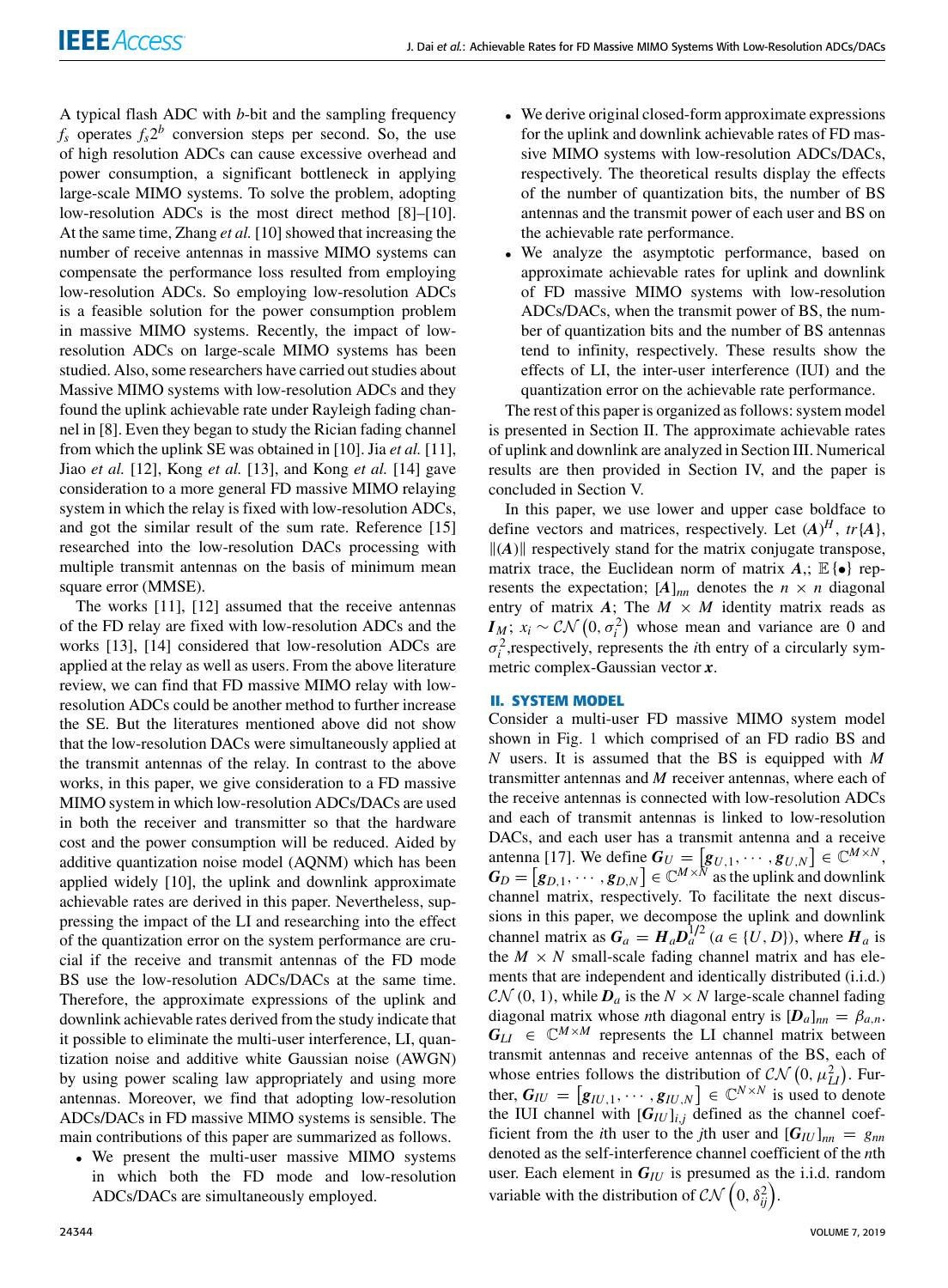<span id="page-3-7"></span>



<span id="page-3-0"></span>**FIGURE 1. Illustration of a FD massive MIMO system with N users.** 

Before the ADCs for uplink data transmission, the received signal  $y_U$  at the BS is given as [4] by

$$
\mathbf{y}_U = \sqrt{P_U} \mathbf{G}_U \mathbf{x}_U + \sqrt{\eta} \sqrt{P_D} \mathbf{G}_L \widetilde{\mathbf{y}}_D + \mathbf{n}_U \tag{1}
$$

And the downlink un-quantized transmit signal  $y_D$  is given by

<span id="page-3-1"></span>
$$
y_D = W x_D \tag{2}
$$

<span id="page-3-2"></span>where the transmit signal vectors of the BS and users are represented by  $x_D =$  $\begin{bmatrix} x_{D,1}, \cdots, x_{D,N} \end{bmatrix}^T$  and  $x_{U}$  =  $[x_{U,1}, \dots, x_{U,N}]^T$ , satisfying  $\mathbb{E} \{x_a x_a^{\tilde{H}}\}$ =  $I_N$ ,  $(a \in \{D, U\})$ ,  $P_D$  and  $P_U$  are denoted as the transmit power of BS and the users, respectively,  $\widetilde{\mathbf{y}}_D$  is the quantized transmit signal at the BS,  $W = [w_1, \dots, w_N] \in \mathbb{C}^{M \times N}$  represents the downlink precoding matrix,  $\eta$  refers to the factor which is closely related to the LI, the term  $n_U \sim (0, \sigma_U^2 I_M)$ represents the additive white Gaussian noise (AWGN) vector at the BS.

As the quantization error can be well approximated as a linear gain with AQNM, the received signal  $y_U$  and the transmit signal  $y_D$  after the ADCs/DACs at the BS can be given, respectively, as follows

$$
\widetilde{\mathbf{y}}_U = \alpha_u \mathbf{y}_U + \mathbf{q}_U \tag{3}
$$

$$
\widetilde{\mathbf{y}}_D = \alpha_d \mathbf{y}_D + \mathbf{q}_D \tag{4}
$$

<span id="page-3-3"></span>**TABLE** 1.  $\rho_{\boldsymbol{u}}(\rho_{\boldsymbol{d}})$  for different ADC quantization bits  $\boldsymbol{b}$  ( $\boldsymbol{b} \leq$  5).

| $\rho_u(\rho_d)$ | 0.3634 | 0.1175 | 0.03454 | 0.009497 | 0.002499 |
|------------------|--------|--------|---------|----------|----------|

<span id="page-3-6"></span>with  $\alpha_u = 1 - \rho_u$ ,  $\alpha_d = 1 - \rho_d$ , where  $\rho_u$  and  $\rho_d$  denote the inverse of the signal-to quantization-noise ratios for the uplink and downlink, respectively, which are decided by the number of quantization bits. Table [1](#page-2-1) gives the values of  $\rho_u$ and  $\rho_d$  for the number of quantization bits  $b \leq 5$  for the non-uniform minimum mean-square-error quantizer. While it usually approximates  $\rho_u$  and  $\rho_d$  for  $b > 5$  by computing  $\rho_u(\rho_d) = \frac{\pi\sqrt{3}}{2} \cdot 2^{-2b}$  [15], [16]. *q<sub>U</sub>* and *q<sub>D</sub>* represent the additive Gaussian quantization noise for uplink and downlink signals, respectively. When channel matrices  $G_a$  ( $a \in \{D, U\}$ ), *GLI* , *GIU* and precoding matrix *W* are given, the covariance matrices of  $q_U$  and  $q_D$  can be written, respectively, as [8]

<span id="page-3-5"></span><span id="page-3-4"></span>
$$
R_{q_U} = \mathbb{E}\Big\{q_U q_U^H\Big\}
$$
  
=  $\alpha_u (1 - \alpha_u) \text{ diag}\Big(P_U G_U G_U^H + T + \sigma_U^2 I_M\Big)$   
 $R_{q_D} = \mathbb{E}\Big\{q_D q_D^H\Big\}$   
=  $\alpha_d (1 - \alpha_d) \text{ diag}\Big(WW^H\Big)$   
where  $T = \eta P_D G_{LI} (\alpha_d^2 WW^H + R_{q_D}) G_{LI}^H$ .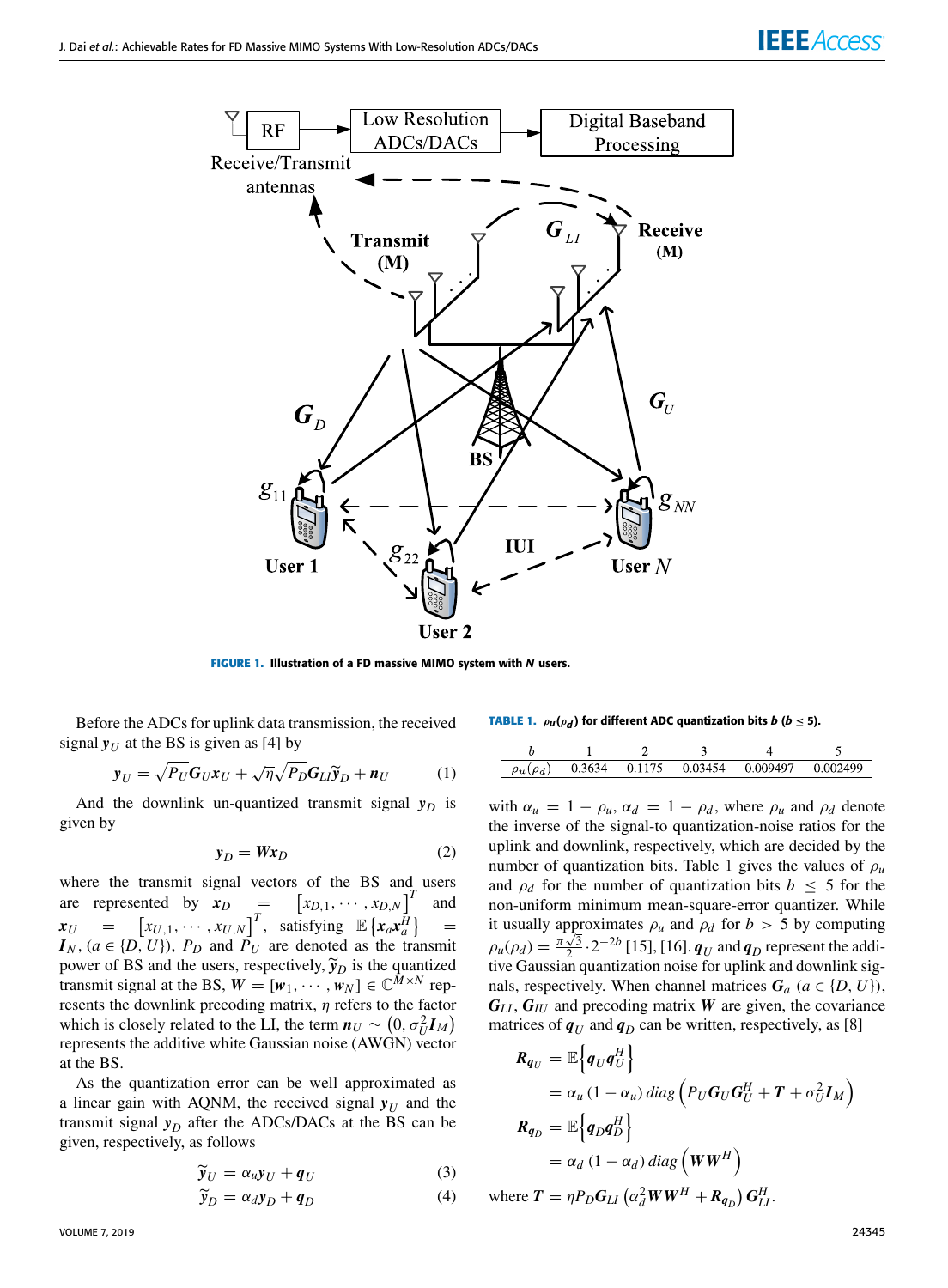#### **III. ANALYSIS OF UPLINK AND DOWNLINK ACHIEVABLE RATES WITH MRC/MRT PROCESSING**

In this section, the tractable approximate achievable rates of uplink and downlink with perfect channel state information (CSI) are derived. Based on the derived approximate expressions, we try to find that employing proper power scaling law and using more BS antennas can eliminate the quantization error, LI and the IUI. Moreover, we find that when the number of quantization bit *b* tends to infinity under the fixed number of antennas *M*, the uplink and downlink approximate achievable rates will converge to a constant.

In this paper, without loss of generality, we will give consideration to the maximal-ratio combining / maximum ratio transmission (MRC/MRT), the beamforming and precoding matrix of which are given as [17]

$$
\begin{cases}\nF = G_U \\
W = G_D \left( tr \left( G_D^H G_D \right) \right)^{-\frac{1}{2}}\n\end{cases}
$$
\n(5)

where  $\vec{F}$  stands for the uplink decoding matrix at the receiver side and *W* denotes the downlink precoding matrix at the transmit side.

First, we introduce a lemma in support of the following derivations. Reference [18, Lemma 3] can prove it easily when Rician *K*-factor is set as zero, and thus is omitted due to space limitation.

<span id="page-4-0"></span>*Lemma 1:* The following results hold:

$$
\mathbb{E}\left\{\left\|\mathbf{g}_{a,n}\right\|^2\right\} = \beta_{a,n}M
$$
\n
$$
\mathbb{E}\left\{\left\|\mathbf{g}_{a,n}\right\|^4\right\} = \beta_{a,n}^2\left(M + M^2\right)
$$
\n
$$
\mathbb{E}\left\{\left|\mathbf{g}_{a,n}^H\mathbf{g}_{a,i}\right|^2\right\} = \beta_{a,n}\beta_{a,i}M
$$
\n(6)

#### A. ANALYSIS OF UPLINK ACHIEVABLE RATE

From [\(3\)](#page-2-2) and [\(5\)](#page-3-0), we can obtain the quantized signal vector after the MRC receiver as follows

$$
\boldsymbol{r}_U = \boldsymbol{G}_U^H \widetilde{\boldsymbol{y}}_U \tag{7}
$$

Then substituting  $(1)$ ,  $(2)$ ,  $(3)$  and  $(4)$  into  $(7)$ , the processed quantized signal vector  $r_U$  can be reshaped as follows

$$
\mathbf{r}_U = \alpha_u \sqrt{P_U} \mathbf{G}_U^H \mathbf{G}_U \mathbf{x}_U + \alpha_u \sqrt{\eta} \sqrt{P_D} \mathbf{G}_U^H \mathbf{G}_U (\alpha_d W \mathbf{x}_D + \mathbf{q}_D) + \alpha_u \mathbf{G}_U^H \mathbf{n}_U + \mathbf{G}_U^H \mathbf{q}_U
$$
\n(8)

<span id="page-4-1"></span>From [\(8\)](#page-3-2), the received signal of *n*th user can be expressed as follows

$$
r_{U,n} = \alpha_u \sqrt{P_U} \mathbf{g}_{U,n}^H \mathbf{g}_{U,n} x_{U,n} + \alpha_u \sqrt{P_U} \sum_{i=1, i \neq n}^N \mathbf{g}_{U,n}^H \mathbf{g}_{U,i} x_{U,i}
$$

$$
+ \alpha_u \alpha_d \sqrt{\eta} \sqrt{P_D} \sum_{i=1}^N \frac{\mathbf{g}_{U,n}^H \mathbf{G}_{LI}}{\sqrt{tr(\mathbf{G}_D^H \mathbf{G}_D)}} \mathbf{g}_{D,i} x_{D,i}
$$

$$
+ \alpha_u \sqrt{\eta} \sqrt{P_D} \mathbf{g}_{U,n}^H \mathbf{G}_{LI} \mathbf{q}_D + \alpha_u \mathbf{g}_{U,n}^H \mathbf{n}_U + \mathbf{g}_{U,n}^H \mathbf{q}_U \qquad (9)
$$

where  $g_{U,n}$  stands for the *n*th column vector of  $G_U$ .

*Theorem 1:* When FD mode with low-resolution ADCs/DACs and MRC/MRT processing with perfect CSI in massive MIMO systems are employed, the uplink achievable rate of the *n*th user can be approximated by

$$
R_{U,n} \approx \log_2\left(1 + \frac{\alpha_u P_U \beta_{U,n} (1+M)}{\Upsilon_{U,n}}\right) \tag{10}
$$

where

<span id="page-4-2"></span>
$$
\Upsilon_{U,n} = P_U \sum_{i=1, i \neq n}^{N} \beta_{U,i} + \alpha_d \eta P_D \mu_L M + \sigma_U^2
$$
  
+2(1 - \alpha\_u) P\_U \beta\_{U,n}

*Proof:* According to the preceding assumption in this paper, the ergodic achievable uplink rate of the *n*th user can be given by

$$
R_{U,n} = \mathbb{E}\left\{\log_2\left(1 + \frac{|A_{U,n}|^2}{\Psi_{U,n}}\right)\right\} \tag{11}
$$

where

$$
A_{U,n} = \alpha_u \sqrt{P_U} \mathbf{g}_{U,n}^H \mathbf{g}_{U,n} x_{U,n}
$$
\n
$$
\Psi_{U,n} = |B_{U,n}|^2 + |C_{U,n}|^2 + |D_{U,n}|^2
$$
\n
$$
+ |E_{U,n}|^2 + |F_{U,n}|^2
$$
\n(13)

<span id="page-4-3"></span>with

$$
B_{U,n} = \alpha_u \sqrt{P_U} \sum_{i=1, i \neq n}^{N} g_{U,n}^H g_{U,i} x_{U,i}
$$
  
\n
$$
C_{U,n} = \alpha_u \alpha_d \sqrt{\eta} \sqrt{P_D} \sum_{i=1}^{N} \frac{g_{U,n}^H G_{LI}}{\sqrt{tr(G_D^H G_D)}} g_{D,i} x_{D,i}
$$
  
\n
$$
D_{U,n} = \alpha_u \sqrt{\eta} \sqrt{P_D} g_{U,n}^H G_{LI} q_D
$$
  
\n
$$
E_{U,n} = \alpha_u g_{U,n}^H n_U
$$
  
\n
$$
F_{U,n} = g_{U,n}^H q_U
$$
\n(14)

<span id="page-4-4"></span>Applying [18, Lemma 1], [\(11\)](#page-3-3) can be approximated as follows

$$
R_{U,n} \approx \log_2\left(1 + \frac{\mathbb{E}\left\{|A_{U,n}|^2\right\}}{\mathbb{E}\left\{\Psi_{U,n}\right\}}\right) \tag{15}
$$

<span id="page-4-5"></span>where

$$
\mathbb{E}\left\{|A_{U,n}|^2\right\} = \alpha_u^2 P_U \beta_{U,n}^2 \left(M + M^2\right) \tag{16}
$$
\n
$$
\mathbb{E}\left\{\Psi_{U,n}\right\} = \mathbb{E}\left\{|B_{U,n}|^2\right\} + \mathbb{E}\left\{|C_{U,n}|^2\right\} + \mathbb{E}\left\{|E_{U,n}|^2\right\} + \mathbb{E}\left\{|F_{U,n}|^2\right\} \tag{17}
$$

with

$$
\mathbb{E}\left\{\left|B_{U,n}\right|^2\right\} = \alpha_u^2 P_U \sum_{i=1, i \neq n}^N \beta_{U,n} \beta_{U,i} M \tag{18}
$$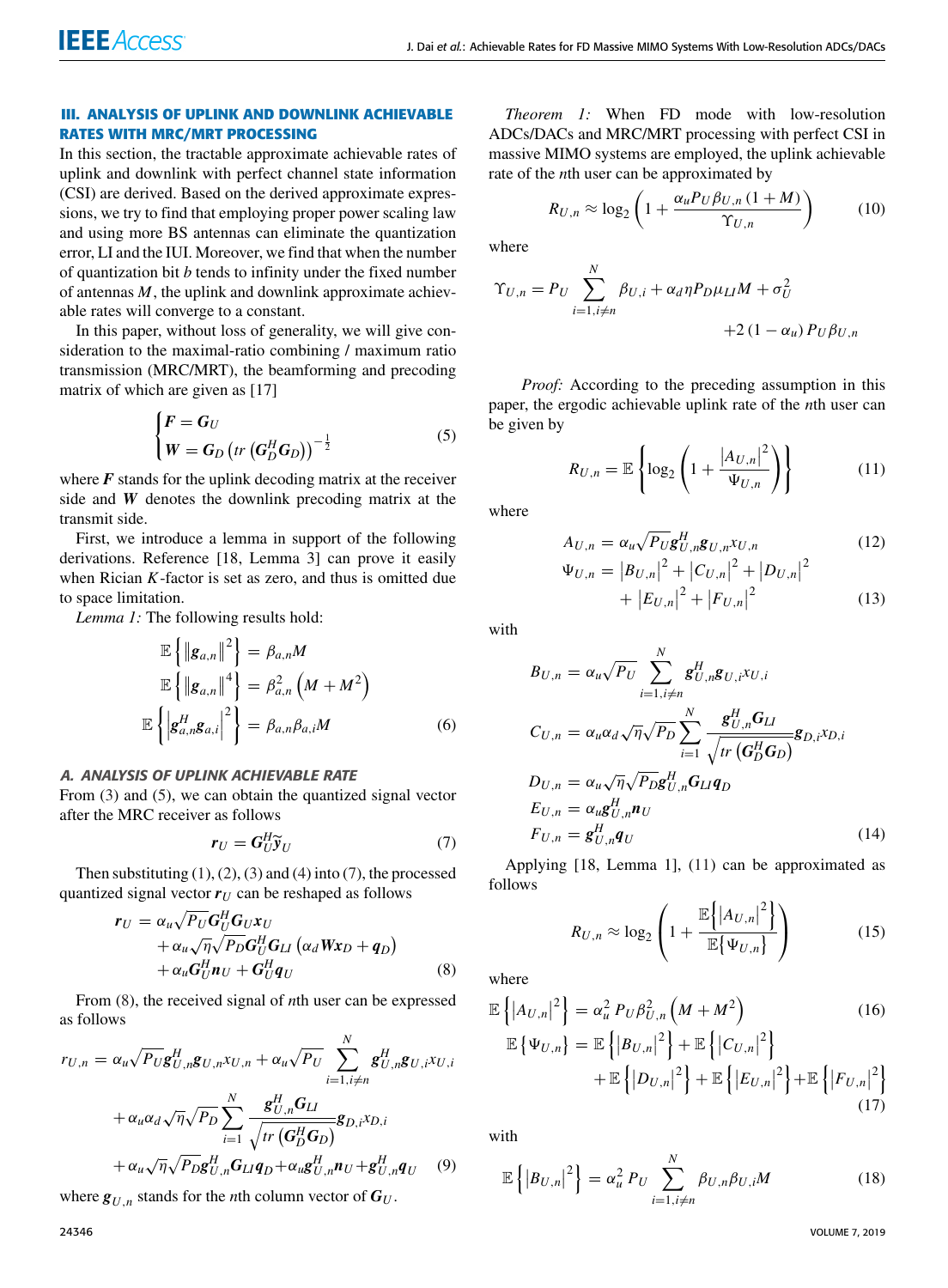$$
\mathbb{E}\left\{|C_{U,n}|^2\right\} = \alpha_u^2 \alpha_d^2 \eta P_D \mu_{LI} \beta_{U,n} M^2 \tag{19}
$$

$$
\mathbb{E}\left\{|D_{U,n}|^2\right\} = \alpha_u^2 \alpha_d \left(1 - \alpha_d\right) \eta P_D \mu_{LI} \beta_{U,n} M^2 \tag{20}
$$

$$
\mathbb{E}\left\{|E_{U,n}|^2\right\} = \alpha_u^2 \beta_{U,n} M \sigma_U^2 \tag{21}
$$

$$
\mathbb{E}\left\{|F_{U,n}|^2\right\} = 2\alpha_u (1 - \alpha_u) P_U \beta_{U,n}^2 M
$$
  
+  $\alpha_u (1 - \alpha_u) \left(P_U \sum_{i=1, i \neq n}^N \beta_{U,n} \beta_{U,i} M\right)$   
+  $\alpha_u (1 - \alpha_u) \left(\alpha_d \eta P_D \mu_{LI} \beta_{U,n} M^2\right)$   
+  $\beta_{U,n} M \sigma_U^2$  (22)

The proof of Eq. [\(22\)](#page-3-4) is given in Appendix A.

Based on Lemma 1, substituting  $(16)$ ,  $(17)$  to  $(15)$ ,  $(10)$  can be derived.

From [\(10\)](#page-3-7), we study the impact of three factors on the rate performance, which includes the number of quantization bits *b*, the number of antennas *M* and the transmit power of BS and each user. In contrast to [8], Theorem 1 involves the LI term caused by FD mode BS. We carry out an analysis of the following three asymptotic results respectively, so that we can have an intuitive understanding of Theorem 1.

<span id="page-5-0"></span>*Remark 1.1:* As  $P_U$ ,  $P_D$  and *M* are fixed and  $b \to \infty$  ( $\alpha_u$  =  $\alpha_d = 1$ ,  $R_{U,n}$  can converge to the formula as follows

 $\overline{1}$ 

$$
R_{U,n} \to \log_2\left(1 + \frac{P_U\beta_{U,n}(1+M)}{P_U\sum\limits_{i=1,i\neq n}^N \beta_{U,i} + P_D\eta\mu_{LI}M + \sigma_U^2}\right)
$$
\n(23)

<span id="page-5-3"></span>From [\(23\)](#page-4-0), we notice that the quantization error which is brought by ADCs/DACs can be eliminated once the number of quantization bits *b* is infinity. But FD leads to some effect of LI that cannot be wiped out. If a fixed *M* is given, the approximate achievable rate of uplink will become a constant. Thus, the system performance is limited although it can be improved by increasing ADCs/DACs resolution. Moreover, when the number of antennas is  $M \to \infty$ , we further obtain the result which is in agreement with [17, eq. (18)].

<span id="page-5-1"></span>*Remark 1.2:* As *b* and *M* are fixed and  $P_U = P_D \rightarrow \infty$ ,  $R_{U,n}$  can converge to the formula as follows

$$
R_{U,n} \rightarrow \log_2\left(1 + \frac{\alpha_u \beta_{U,n} (1+M)}{\sum\limits_{i=1, i \neq n}^N \beta_{U,i} + \alpha_d \eta \mu_L M + 2 (1-\alpha_u) \beta_{U,n}}\right)
$$
\n(24)

<span id="page-5-2"></span> $(24)$  is in agreement with [8, eq.  $(25)$ ] when the LI is wiped out thoroughly. From Remark 1.2, we find that the rate relies on the number of antennas *M* as well as the number of

quantization bits *b* when the transmit power of BS and users tend to infinity. Furthermore, we also find that the uplink rate performance degradation cannot be compensated by increasing transmit power and we cannot ignore that FD really causes some effect of LI and low-resolution ADCs/DACs bring the quantization error.

*Remark 1.3:* If the transmit power of BS and each user are scaled with *M*, i.e.,  $P_U = E_U/M$  and  $P_D = E_D/M$ , where  $E_U$ ,  $E_D$  is fixed, as  $M \to \infty$ ,  $R_{U,n}$  can converge to the formula as follows

$$
R_{U,n} \to \log_2 \left( 1 + \frac{\alpha_u E_U \beta_{U,n}}{\alpha_d \eta \mu_U + \sigma_U^2} \right) \tag{25}
$$

<span id="page-5-6"></span>From [\(25\)](#page-4-2),  $R_{U,n} \to \log_2 \left(1 + \alpha_u E_U \beta_{U,n}\right)$  can be obtained when  $\sigma_U^2 = 1$  which is consistent with [8, eq. (26)]. We found that using proper power scaling law and more antennas *M* can eliminate the quantization error and LI caused by FD. The number of quantization bits *b* determines the approximate uplink rate when *M* tends to infinity. If the number of quantization bits *b*  $\rightarrow \infty$  and  $\sigma_U^2 = 1$ , we further get  $R_{U,n} \rightarrow \log_2(1 + E_U \beta_{U,n})$  that is in agreement with [19, eq. (13)].

#### B. ANALYSIS OF DOWNLINK ACHIEVABLE RATE

From [\(2\)](#page-2-4) and [\(4\)](#page-2-2), the downlink received signal at the users can be expressed as follows

$$
\mathbf{r}_D = \sqrt{P_D} \mathbf{G}_D^H \widetilde{\mathbf{y}}_D + \sqrt{P_U} \mathbf{G}_{IU,n}^H \mathbf{x}_U + \mathbf{n}_D
$$
  
=  $\alpha_d \sqrt{P_D} \mathbf{G}_D^H \mathbf{W} \mathbf{x}_D + \sqrt{P_D} \mathbf{G}_D^H \mathbf{q}_D + \sqrt{P_U} \mathbf{G}_{IU}^H \mathbf{x}_U + \mathbf{n}_D$  (26)

From [\(26\)](#page-4-3), the received signal of *n*th user is expressed as follows

<span id="page-5-4"></span>
$$
r_{D,n} = \alpha_d \sqrt{P_D} \mathbf{g}_{D,n}^H \mathbf{w}_n x_{D,n} + \alpha_d \sqrt{P_D} \sum_{i=1, i \neq n}^N \mathbf{g}_{D,n}^H \mathbf{w}_i x_{D,i}
$$
  
+  $\sqrt{P_D} \mathbf{g}_{D,n}^H \mathbf{q}_D + \sqrt{P_U} \mathbf{g}_{IU,n}^H \mathbf{x}_U + n_{D,n}$  (27)

*Theorem 2:* When FD mode with low-resolution ADCs/DACs and MRC/MRT processing with perfect CSI in massive MIMO systems are employed, the downlink achievable rate of the *n*th user can be approximated by

$$
R_{D,n} \approx \log_2 \left( 1 + \frac{\alpha_d^2 P_D \beta_{D,n}^2 (1 + M)}{\alpha_d^2 P_D \beta_{D,n} \sum_{i=1, i \neq n}^N \beta_{D,i} + \Delta_1 tr(\mathbf{D}_D) + P_D \Delta_2} \right)
$$
(28)

<span id="page-5-5"></span>where 
$$
\Delta_1 = P_U \sum_{i=1}^N \delta_{in} + \sigma_{D,n}^2
$$
,  
\n
$$
\Delta_2 = \alpha_d (1 - \alpha_d) \beta_{D,n} \left( \beta_{D,n} + \sum_{i=1}^N \beta_{D,i} \right).
$$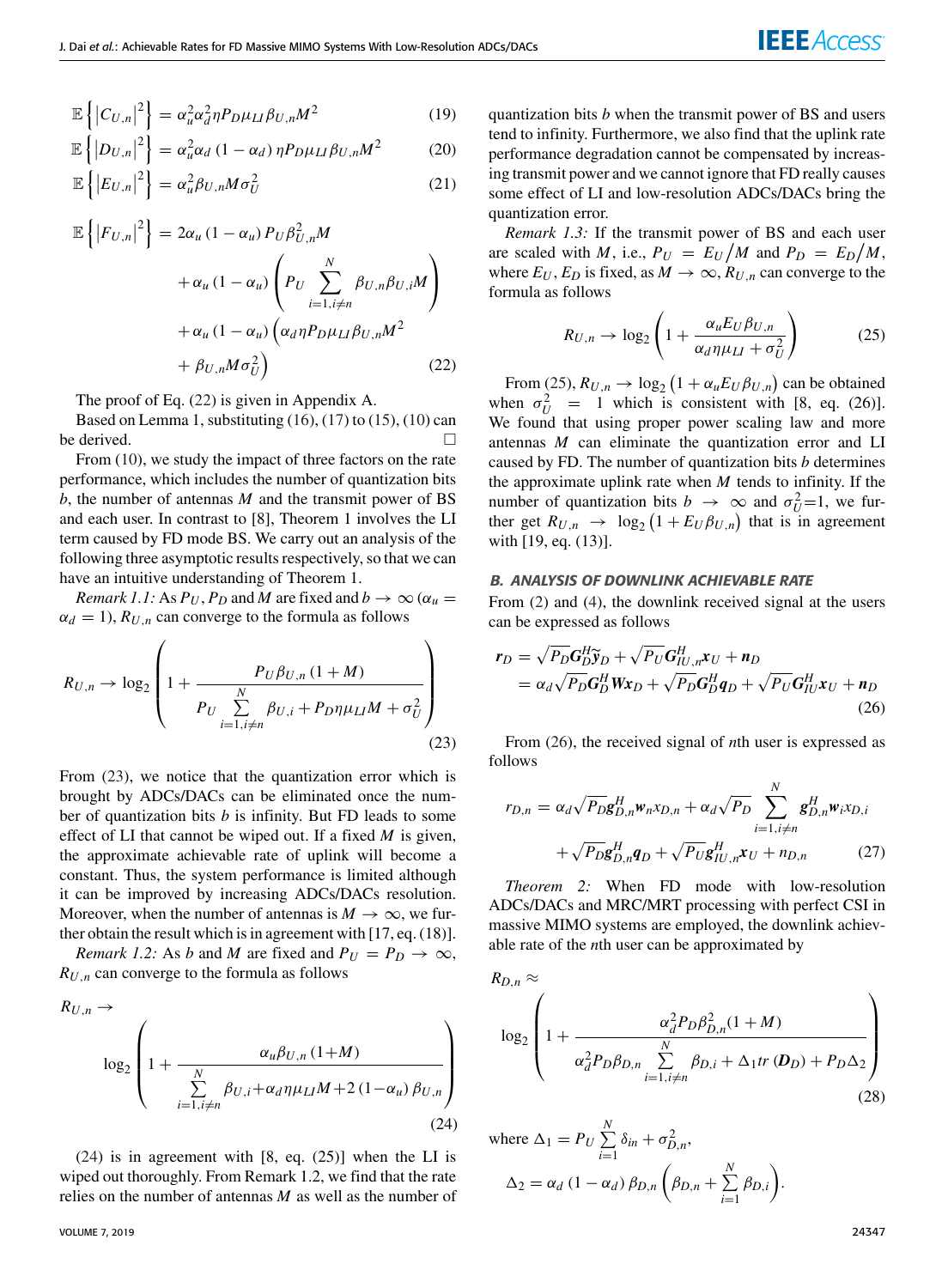

<span id="page-6-1"></span>**FIGURE 2.** FD sum rate versus the number of antennas at the BS, where the transmit power of each user and the BS are scaled with M.

*Proof:* From [\(27\)](#page-4-4), the downlink achievable rate of the *n*th user is expressed as follows

$$
R_{D,n} = \mathbb{E}\left\{\log_2\left(1 + \frac{\alpha_d^2 P_D \left|g_{D,n} w_{n} x_{D,n}\right|^2}{\Psi_{D,n}}\right)\right\} \tag{29}
$$

where

$$
\Psi_{D,n} = \alpha_d^2 P_D \sum_{i=1, i \neq n}^{N} \left| g_{D,n}^H w_i x_{D,i} \right|^2
$$
  
+  $P_D g_{D,n}^H R_{q_D} g_{D,n} + P_U \left| g_{IU,n}^H x_U \right|^2 + \sigma_{D,n}^2$ 

By substituting [\(5\)](#page-3-0) into [\(29\)](#page-5-0) and using [18, Lemma 1], [\(29\)](#page-5-0) can be approximated as follows

$$
R_{D,n} \approx \log_2\left(1 + \frac{P_D \alpha_d^2 \mathbb{E}\left\{\|\mathbf{g}_{D,n}\|^4\right\} \left(tr\left(\mathbf{G}_D^H \mathbf{G}_D\right)\right)^{-1}}{\mathbb{E}\left\{\Psi_{D,n}\right\}}\right)
$$
(30)

<span id="page-6-2"></span>Applying Lemma 1, we can obtain

$$
\mathbb{E}\left\{\Psi_{D,n}\right\} = \alpha_d^2 P_D \sum_{i=1, i \neq n}^{N} \mathbb{E}\left\{\left|g_{D,n}^H g_{D,i}\right|^2\right\} \left(tr\left(G_D^H G_D\right)\right)^{-1} + P_U \sum_{i=1}^{N} \delta_{in} + \sigma_{D,n}^2 + \alpha_d (1 - \alpha_d) P_D \mathbb{E}\left\{g_{D,n}^H diag\left\{G_D G_D^H\right\} g_{D,n}\right\} \left(tr\left(G_D^H G_D\right)\right)^{-1}
$$
\n(31)

Then, we can derive the last term in [\(31\)](#page-5-1) as follows

<span id="page-6-0"></span>
$$
\mathbb{E}\left\{\mathbf{g}_{D,n}^{H}diag\left\{\mathbf{G}_{D}\mathbf{G}_{D}^{H}\right\}\mathbf{g}_{D,n}\right\}\left(tr\left(\mathbf{G}_{D}^{H}\mathbf{G}_{D}\right)\right)^{-1} \n= \sum_{m=1}^{M}\mathbb{E}\left\{\left|g_{D,mn}\right|^{4}\right\}(tr(\mathbf{D}_{D})M)^{-1}
$$

$$
+\sum_{m=1}^{M}\sum_{i=1,i\neq n}^{N}\mathbb{E}\left\{|g_{D,mn}|^{2}\right\}\mathbb{E}\left\{|g_{D,mi}|^{2}\right\}(tr(\mathbf{D}_{D})M)^{-1}
$$

$$
=\beta_{D,n}\left(\beta_{D,n}+\sum_{i=1}^{N}\beta_{D,i}\right)(tr(\mathbf{D}_{D}))^{-1}
$$
(32)

Substituting [\(31\)](#page-5-1), [\(32\)](#page-5-2) into [\(30\)](#page-5-3), [\(28\)](#page-4-5) can be derived.  $\square$ Next, we respectively study what the effect of three factors have on the downlink rate performance, which include the number of antennas *M*, the number of quantization bits *b* and the transmit power of BS and each user in the same way. Thus, we have the following remarks.

*Remark 1.4:* As  $P_U$ ,  $P_D$  and *M* are fixed and  $b \rightarrow \infty$  $(\alpha_d = 1)$ ,  $R_{D,n}$  can converge to the formula as follows

$$
R_{D,n} \to \log_2\left(1 + \frac{P_D \beta_{D,n}^2 (1+M)}{P_D \beta_{D,n} \sum\limits_{i=1, i \neq n}^N \beta_{D,i} + \Delta_1 tr(\boldsymbol{D}_D)}\right)
$$
(33)

It is shown from [\(33\)](#page-5-4) that the quantization error can be ignored as the number of quantization bits *b* tends to infinity. When *M* is fixed, the downlink approximate achievable rate will became a constant. Although the increasing DACs resolution can improve the system performance, it is still limited after *b* increases to a specific value. Moreover, we also obtain the result which agrees with [17, eq. (27)] when the number of antennas *M* is fixed.

*Remark 1.5:* As *b* and *M* are fixed and  $P_U = P_D \rightarrow \infty$ ,  $R_{D,n}$  can converge to the formula as follows

$$
R_{D,n} \to \log_2 \left( 1 + \frac{\alpha_d^2 \beta_{D,n}^2 (1+M)}{\alpha_d^2 \beta_{D,n} \sum_{i=1, i \neq n}^N \beta_{D,i} + \sum_{i=1}^N \sigma_{in} tr \left( D_D \right) + \Delta_2} \right)
$$
(34)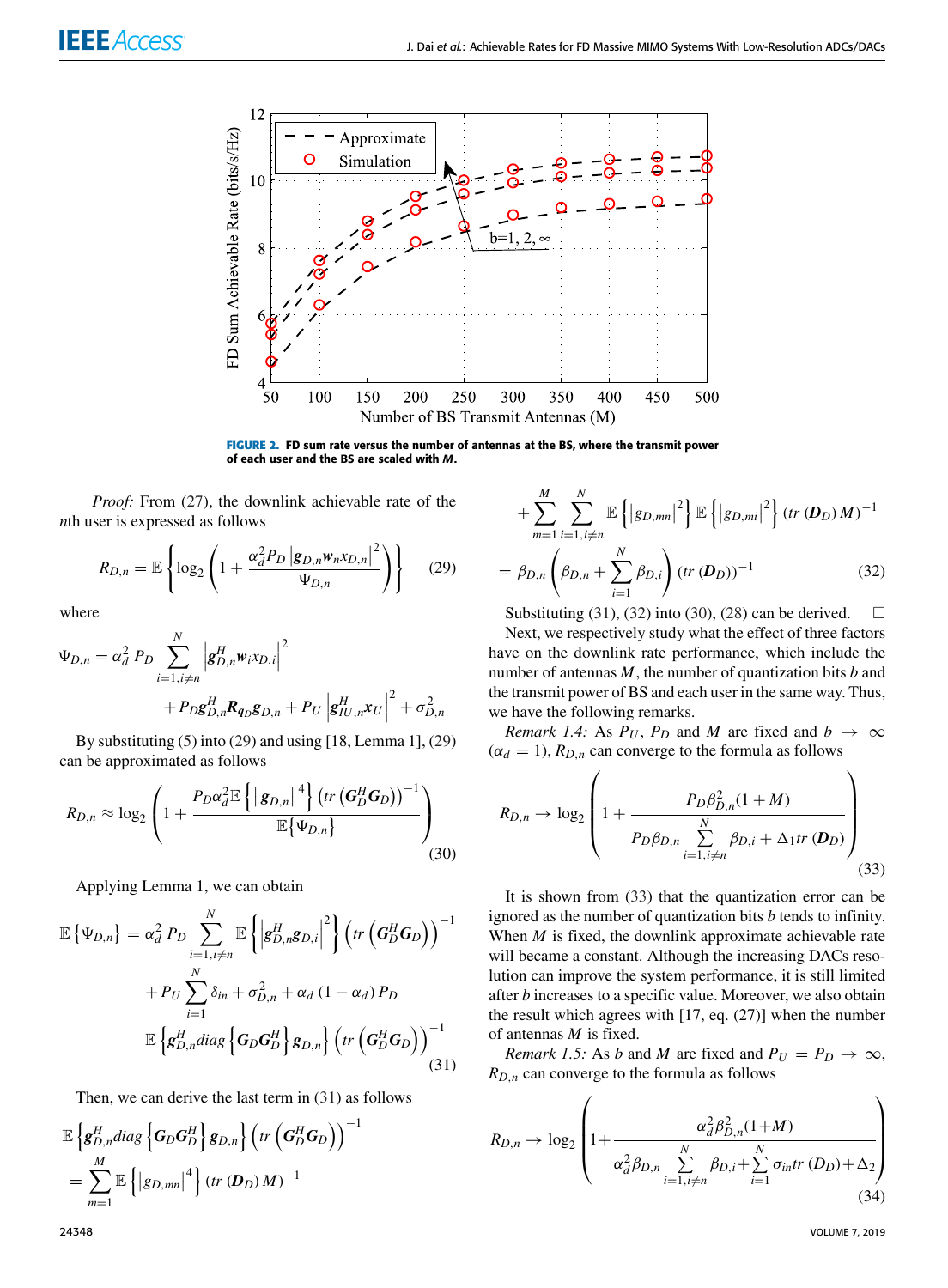

<span id="page-7-0"></span>**FIGURE 3.** Uplink sum rate versus the number of quantization bits.



**FIGURE 4.** Uplink sum rate versus the number of quantization bits.

[\(34\)](#page-5-5) indicates that the rate relies on the number of antennas *M* as well as the number of quantization bits *b* when the transmit power of BS and users tend to infinity. Furthermore, increasing transmit power makes it possible to ignore the quantization error caused by the ADCs and the effect of IUI caused by FD mode users.

*Remark 1.6:* If the transmit power of BS and each user are scaled with M, i.e.,  $P_U = E_U/M$  and  $P_D = E_D/M$ , where  $E_U$ ,  $E_D$  is fixed, as  $M \to \infty$ ,  $R_{D,n}$  can converge to the formula as follows

$$
R_{D,n} \to \log_2\left(1 + \frac{\alpha_d^2 E_D \beta_{D,n}^2}{\sigma_{D,n}^2 tr(D_D)}\right) \tag{35}
$$

[\(35\)](#page-6-0) implies that using proper power scaling law and more antennas *M* can eliminate the IUI caused by FD. The number of quantization bits *b* determines the approximate downlink rate when *M* tends to infinity.

#### **IV. NUMERICAL RESULTS**

We present the simulation results of sum achievable rates related to various system parameters that verify the derived results and show the effectiveness of FD massive MIMO system where low-resolution ADCs/DACs are employed. Assuming that the radius of a cell, in which *N* users are uniformly distributed, is  $r = 1000m$ .  $r<sub>n</sub>$  is denoted as the distance from the *n*th user to the BS where the minimum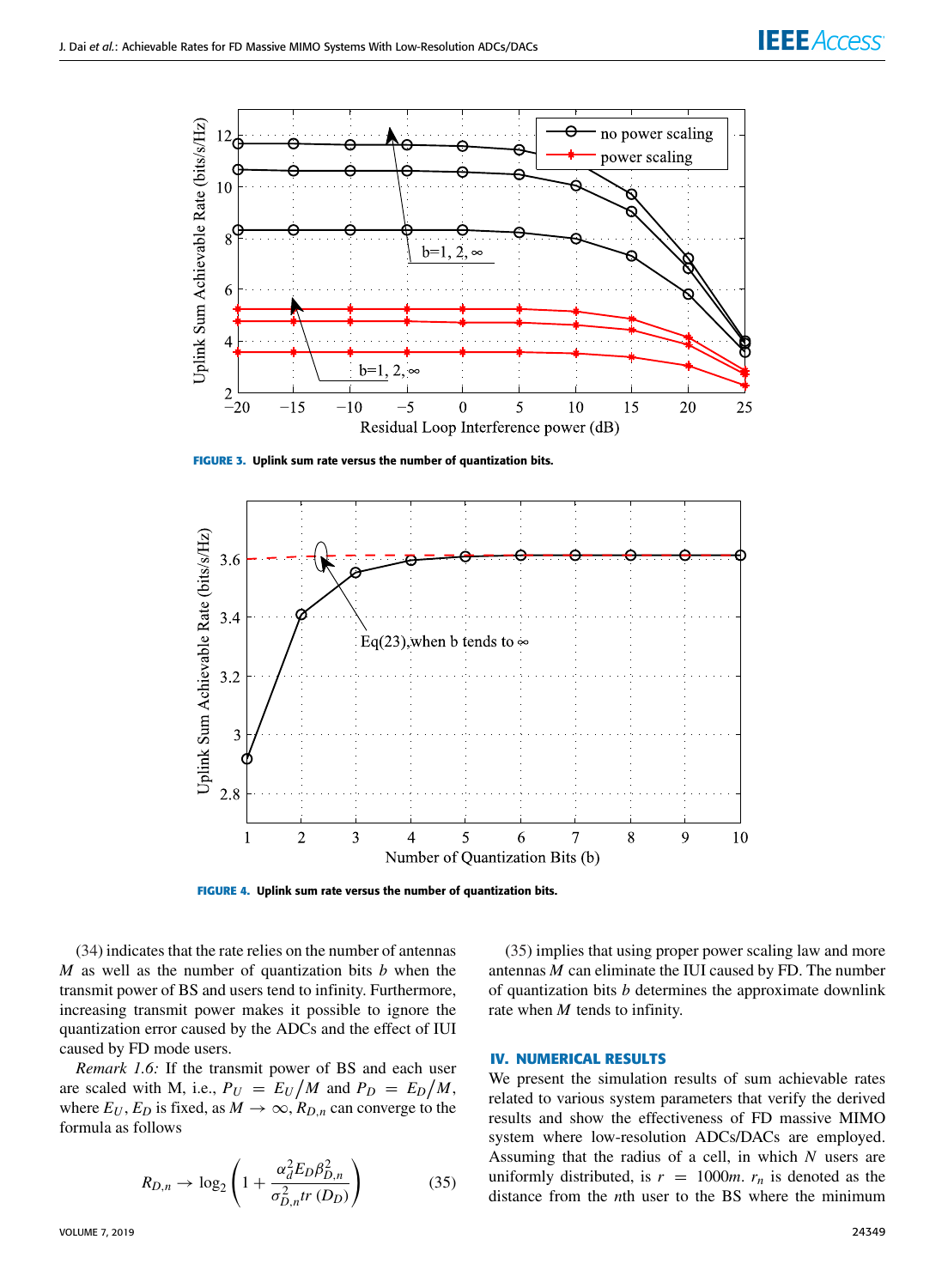<span id="page-8-0"></span>

**FIGURE 5.** Downlink sum rate versus the number of quantization bits.

distance from the user to the BS is set as  $r_{\text{min}} = 100m$ .  $a_n$ is defined as a log-normal random variable whose standard deviation  $\sigma = 8$ *dB*.  $v = 3.8$  is specified as the path loss exponent [20], [21]. The large-scale fading can be modeled as  $\beta_n = a_n (r_n/r_{\text{min}})^{-\nu}$  [22]. Other simulation parameters are set as the variances of the noise are  $\sigma_D = \sigma_U = 1, N = 10$ , the residual LI power is  $\rho = \beta_{LI} = 0 dB$ ,  $P_{U} = 10 dB$  and  $P_D = NP_U$ .

When the transmit power of each user and the BS are scaled with *M*, Fig. [2](#page-5-6) presents the FD sum achievable rate versus different numbers of antennas *M* at the BS. Simulation results are presented for three different numbers of quantization bits with 1, 2 and  $\infty$ . As shown in Fig. [2,](#page-5-6) the FD sum rates increase with the number of quantization bits *b* and the number of antennas *M*. For variable values of *b*, these corresponding curves eventually converge to fixed values with an increased *M*, which agree with [\(25\)](#page-4-2).

<span id="page-8-2"></span>Fig. [3](#page-6-1) describes the uplink sum rates of FD massive MIMO systems with or without power scaling versus different residual LI power  $\eta \mu_{LI}$  when  $M = 200$  for three different numbers of quantization bits with 1, 2 and  $\infty$ . The results in Fig. [3](#page-6-1) show that the uplink sum rate is a constant with small residual LI power  $\eta \mu_{LI}$ , and the uplink sum rate is on the decrease and the performance of the proposed system deteriorates as the residual LI power  $\eta \mu_{LI}$  gradually increases.

Fig. [4](#page-6-2) and Fig. [5](#page-7-0) display the uplink and downlink sum achievable rate versus different *b*, respectively, assuming the number of antennas  $M = 100$ . As shown in Fig. [4](#page-6-2) and Fig. [5,](#page-7-0) we see that the uplink and downlink rate increases with *b* and converges to a constant which can be obtained by [\(23\)](#page-4-0) and [\(33\)](#page-5-4) when  $b > 5$ . So that low-resolution ADCs/DACs can significantly decrease the system complexity. The figures demonstrate the rationality of adopting low-resolutions ADCs/DACs in FD massive MIMO systems.

#### <span id="page-8-1"></span>**V. CONCLUSION**

<span id="page-8-3"></span>In this paper, we have investigated a FD massive MIMO system with low-resolution ADCs/DACs in the receive antennas and transmit antennas at the FD mode BS. Using MRC/MRT processing and AQNM, the approximate achievable rates for uplink and downlink with perfect CSI have been obtained. And then we have discussed the asymptotic analyses under three cases. The results indicate the quantization error of the low-resolution ADCs/DACs and LI lead to the loss of system performance, however, the loss of system performance can be compensated by using proper power scaling law and more antennas, where this result shows the feasibility of adopting low-resolution ADCs/DACs in FD massive MIMO systems.

#### <span id="page-8-4"></span>**APPENDIX A PROOF OF EQ.(22)**

To calculate [\(11\)](#page-3-3), we will singly compute  $A_{U,n}$ ,  $B_{U,n}$ ,  $C_{U,n}$ ,  $D_{U,n}$ ,  $E_{U,n}$  and  $F_{U,n}$  as follows, where  $A_{U,n}$  denotes the desired signal, *BU*,*<sup>n</sup>* stands for the multi-user interference,  $C_{U,n}$  represents the loop interference (LI),  $D_{U,n}$  denotes the additive Gaussian quantization noise at the transmit antennas of the BS, *EU*,*<sup>n</sup>* represents the additive white Gaussian noise,  $F_{U,n}$  stands for the additive Gaussian quantization noise at the receive antennas of the BS.

1) Compute  $\mathbb{E}\left\{\left|A_{U,n}\right|^{2}\right\}$ :

$$
\mathbb{E}\left\{|A_{U,n}|^2\right\} = \alpha_u^2 P_U \mathbb{E}\left\{\left|g_{U,n}^H g_{U,n} x_{U,n}\right|^2\right\}
$$

$$
= \alpha_u^2 P_U \mathbb{E}\left\{\left\|g_{U,n}\right\|^4\right\}
$$

$$
= \alpha_u^2 P_U \beta_{U,n}^2 \left(M + M^2\right) \tag{36}
$$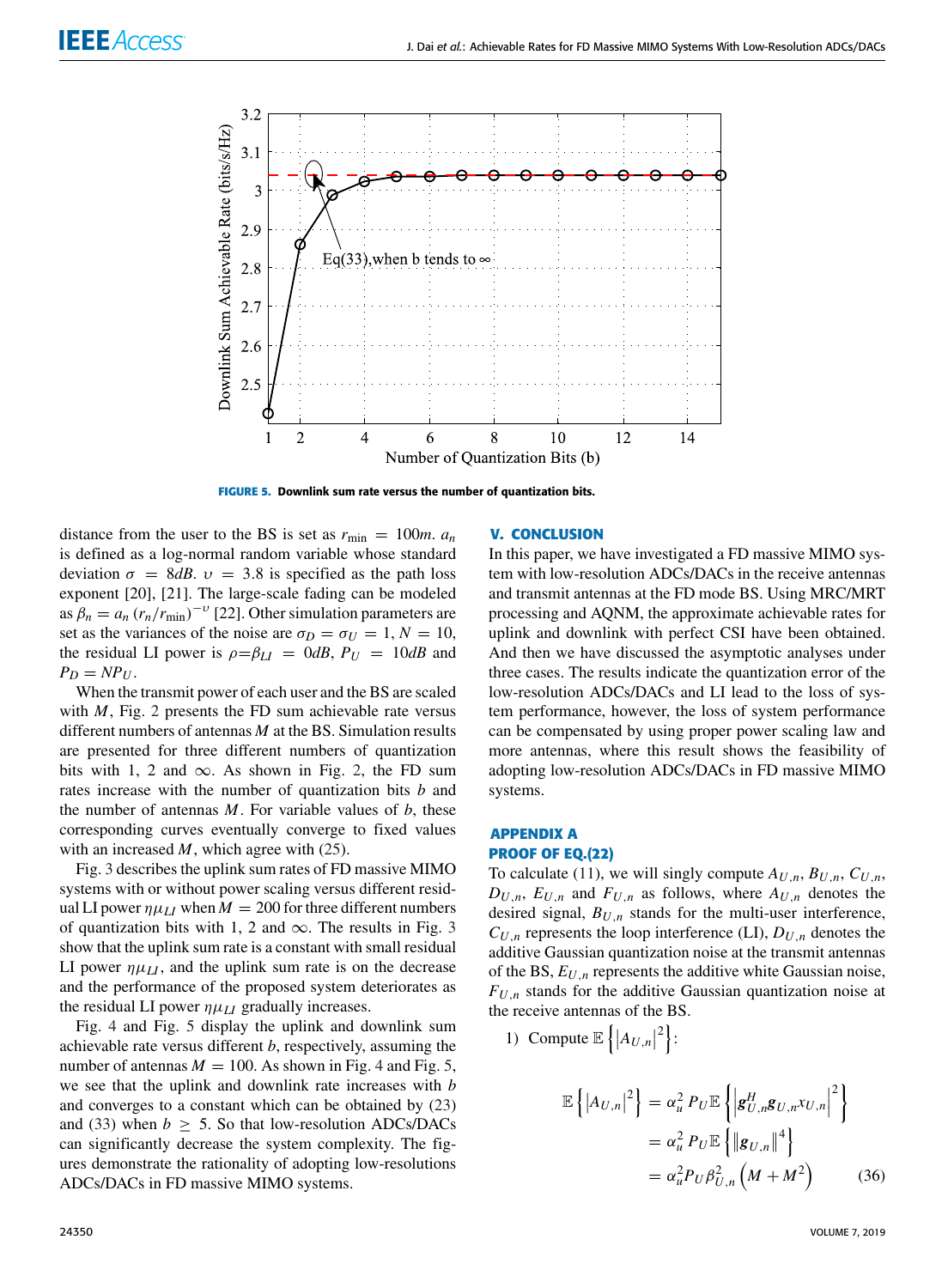2) Compute  $\mathbb{E}\left\{\left|B_{U,n}\right|^2\right\}$ :  $\mathbb{E}\left\{\left|B_{U,n}\right|^{2}\right\}=\alpha_{u}^{2}$   $P_{U}\sum_{i=1}^{N}$  $i=1, i \neq n$  $\mathbb{E}\left\{\left|\mathbf{g}_{U,n}^{H}\mathbf{g}_{U,i}\right|$  $2<sub>1</sub>$  $= \alpha_u^2 P_U \sum_{i=1}^N$  $i=1, i \neq n$  $\beta_{U,n}\beta_{U,i}M$  (37) 3) Compute  $\mathbb{E}\left\{\left|C_{U,n}\right|^2\right\}$ :  $\mathbb{E}\left\{\left|C_{U,n}\right|^{2}\right\}$  $= \alpha_u^2 \alpha_d^2 \eta P_D \mathbb{E}$  $\sqrt{ }$  $\mathbf{I}$  $\mathsf{l}$  X *N i*=1  $\boldsymbol{g}_{U,n}^{H}\boldsymbol{G}_{LI}$  $\frac{dE_{U,n} - E}{\sqrt{tr\left(\bm{G}_D^H\bm{G}_D\right)}}$ g $D, i^X D, i$   $2<sub>1</sub>$  $\mathsf{l}$  $\mathbf{I}$ 

$$
= \alpha_u^2 \alpha_d^2 \eta P_D \sum_{i=1}^N \frac{\mathbb{E}\left\{ \left| \mathbf{g}_{U,n}^H \mathbf{G}_{LI} \mathbf{g}_{D,i} \right|^2 \right\}}{tr\left( \mathbf{G}_D^H \mathbf{G}_D \right)}
$$
  

$$
= \alpha_u^2 \alpha_d^2 \eta P_D \sum_{i=1}^N \frac{\mathbb{E}\left\{ tr\left( \mathbf{g}_{U,n}^H \mathbf{G}_{LI} \mathbf{g}_{D,i} \mathbf{g}_{D,i}^H \mathbf{G}_{LI}^H \mathbf{g}_{U,n} \right) \right\}}{\sum_{j=1}^N \beta_{D,j} M}
$$
  

$$
= \alpha_u^2 \alpha_d^2 \eta P_D
$$

$$
\times \frac{tr\left(\mathbb{E}\left\{g_{U,n}^{H}g_{U,n}\right\}\mathbb{E}\left\{G_{LI}G_{LI}^{H}\right\}\sum_{i=1}^{N}\mathbb{E}\left\{g_{D,i}g_{D,i}^{H}\right\}\right)}{\sum_{j=1}^{N}\beta_{D,j}M}
$$
\n
$$
=\alpha_{u}^{2}\alpha_{d}^{2}\eta P_{D}\mu_{LI}\beta_{U,n}M^{2}
$$
\n(38)

4) Compute 
$$
\mathbb{E}\left\{|D_{U,n}|^2\right\}
$$
:

$$
tr\left(\mathbb{E}\left\{q_D q_D^H\right\}\right)
$$
  
=  $\alpha_d (1 - \alpha_d) tr\left(diag\left(G_D G_D^H\right)\right) \left(tr\left(G_D G_D^H\right)\right)^{-1}$   
=  $\alpha_d (1 - \alpha_d)$  (39)

$$
\mathbb{E}\left\{|D_{U,n}|^2\right\} \n= \alpha_u^2 \eta P_D \mathbb{E}\left\{\left|g_{U,n}^H G_{LI} q_D\right|^2\right\} \n= \alpha_u^2 \eta P_D \mathbb{E}\left\{tr\left(g_{U,n}^H G_{LI} q_D q_D^H G_{LI}^H g_{U,n}\right)\right\} \n= \alpha_u^2 \eta P_D tr\left(\mathbb{E}\left\{g_{U,n}^H g_{U,n}\right\} \mathbb{E}\left\{G_{LI} G_{LI}^H\right\} \mathbb{E}\left\{q_D q_D^H\right\}\right) \n= \alpha_u^2 \alpha_d (1 - \alpha_d) \eta P_D \mu_{LI} \beta_{U,n} M^2
$$
\n(40)

5) Compute  $\mathbb{E}\left\{\left|E_{U,n}\right|^2\right\}$ :  $\mathbb{E}\left\{\left|\bm{E}_{U,n}\right|^{2}\right\}=\alpha_{u}^{2}\mathbb{E}\left\{\left|\bm{g}_{U,n}^{H}\bm{n}_{U}\right|\right\}$  $2<sub>1</sub>$  $= \alpha_u^2 \beta_{U,n} M \sigma_U^2$ (41)

VOLUME 7, 2019 24351

6) Compute 
$$
\mathbb{E}\left\{|F_{U,n}|^2\right\}
$$
:  
\n
$$
\mathbb{E}\left\{|F_{U,n}|^2\right\} = \mathbb{E}\left\{|g_{U,n}^H q_U|^2\right\}
$$
\n
$$
= \alpha_u (1 - \alpha_u) \mathbb{E}\left\{tr\left(g_{U,n}^H diag\left(P_U G_U G_U^H\right) g_{U,n}\right)\right\}
$$
\n
$$
+ \alpha_u (1 - \alpha_u)
$$
\n
$$
\mathbb{E}\left\{tr\left(g_{U,n}^H diag\left(\alpha_d^2 \eta P_D G_{LI} W W^H G_{LI}^H\right) g_{U,n}\right)\right\}
$$
\n
$$
+ \alpha_u (1 - \alpha_u)
$$
\n
$$
\mathbb{E}\left\{tr\left(g_{U,n}^H diag\left(\eta P_D G_{LI} q_D q_D^H G_{LI}^H\right) g_{U,n}\right)\right\}
$$
\n
$$
+ \alpha_u (1 - \alpha_u) \mathbb{E}\left\{tr\left(g_{U,n}^H diag\left(n_U n_U^H\right) g_{U,n}\right)\right\}
$$
\n(42)

We can derive the first term in [\(42\)](#page-8-0) as follows

$$
\mathbb{E}\left\{tr\left(\mathbf{g}_{U,n}^{H}diag\left(P_{U}\mathbf{G}_{U}\mathbf{G}_{U}^{H}\right)\mathbf{g}_{U,n}\right)\right\}= P_{U}\sum_{m=1}^{M}\mathbb{E}\left\{|g_{U,mn}|^{4}\right\}+ P_{U}\sum_{m=1}^{M}\sum_{i=1,i\neq n}^{N}\mathbb{E}\left\{|g_{U,mn}|^{2}\right\}\mathbb{E}\left\{|g_{U,mi}|^{2}\right\}
$$
(43)

Substituting 
$$
\mathbb{E}\left\{ |g_{U,mn}|^2 \right\} = \beta_{U,n}
$$
 and  $\mathbb{E}\left\{ |g_{U,mn}|^4 \right\} = 2\beta_{U,n}^2$  [8] to (43) yields

$$
\mathbb{E}\left\{tr\left(\mathbf{g}_{U,n}^{H}diag\left(P_{U}\mathbf{G}_{U}\mathbf{G}_{U}^{H}\right)\mathbf{g}_{U,n}\right)\right\}
$$

$$
=2P_{U}\beta_{U,n}^{2}M+P_{U}\sum_{i=1,i\neq n}^{N}\beta_{U,n}\beta_{U,i}M\quad(44)
$$

The second term in [\(42\)](#page-8-0) can be derived as follows

$$
\mathbb{E}\left\{tr\left(\mathbf{g}_{U,n}^{H}diag\left(\alpha_{d}^{2}\eta P_{D}\mathbf{G}_{LI}WW^{H}\mathbf{G}_{LI}^{H}\right)\mathbf{g}_{U,n}\right)\right\}\n=\alpha_{d}^{2}\eta P_{D}tr\n\times\left(\mathbb{E}\left\{\mathbf{g}_{U,n}^{H}\mathbf{g}_{U,n}\right\}\mathbb{E}\left\{diag\left(\mathbf{G}_{LI}\mathbf{G}_{D}\mathbf{G}_{D}^{H}\mathbf{G}_{LI}^{H}\right)\right\}\right)\n\times\left(tr\left(\mathbf{D}_{D}M\right)\right)^{-1}\n=\alpha_{d}^{2}\eta P_{D}\beta_{U,n}Mr\left(\mathbb{E}\left\{diag\left(\mathbf{G}_{LI}\mathbf{G}_{D}\mathbf{G}_{D}^{H}\mathbf{G}_{LI}^{H}\right)\right\}\right)\n\times\left(tr\left(\mathbf{D}_{D}M\right)\right)^{-1}\n=\alpha_{d}^{2}\eta P_{D}\beta_{U,n}Mtr\left(\mathbf{D}_{D}M\mu_{LI}\right)\left(tr\left(\mathbf{D}_{D}M\right)\right)^{-1}\n=\alpha_{d}^{2}\eta P_{D}\mu_{LI}\beta_{U,n}M^{2}
$$
\n(45)

Combine [\(40\)](#page-8-2), [\(44\)](#page-8-3) and [\(45\)](#page-8-4), we have

$$
\mathbb{E}\left\{|F_{U,n}|^2\right\} = \alpha_u (1 - \alpha_u)
$$
  
 
$$
\times \left(2P_U \beta_{U,n}^2 M + P_U \sum_{i=1, i \neq n}^N \beta_{U,n} \beta_{U,i} M\right)
$$
  
 
$$
+ \alpha_u (1 - \alpha_u) (\alpha_d \eta P_D \mu_L \beta_{U,n} M^2 + \sigma_U^2 \beta_{U,n} M) \quad (46)
$$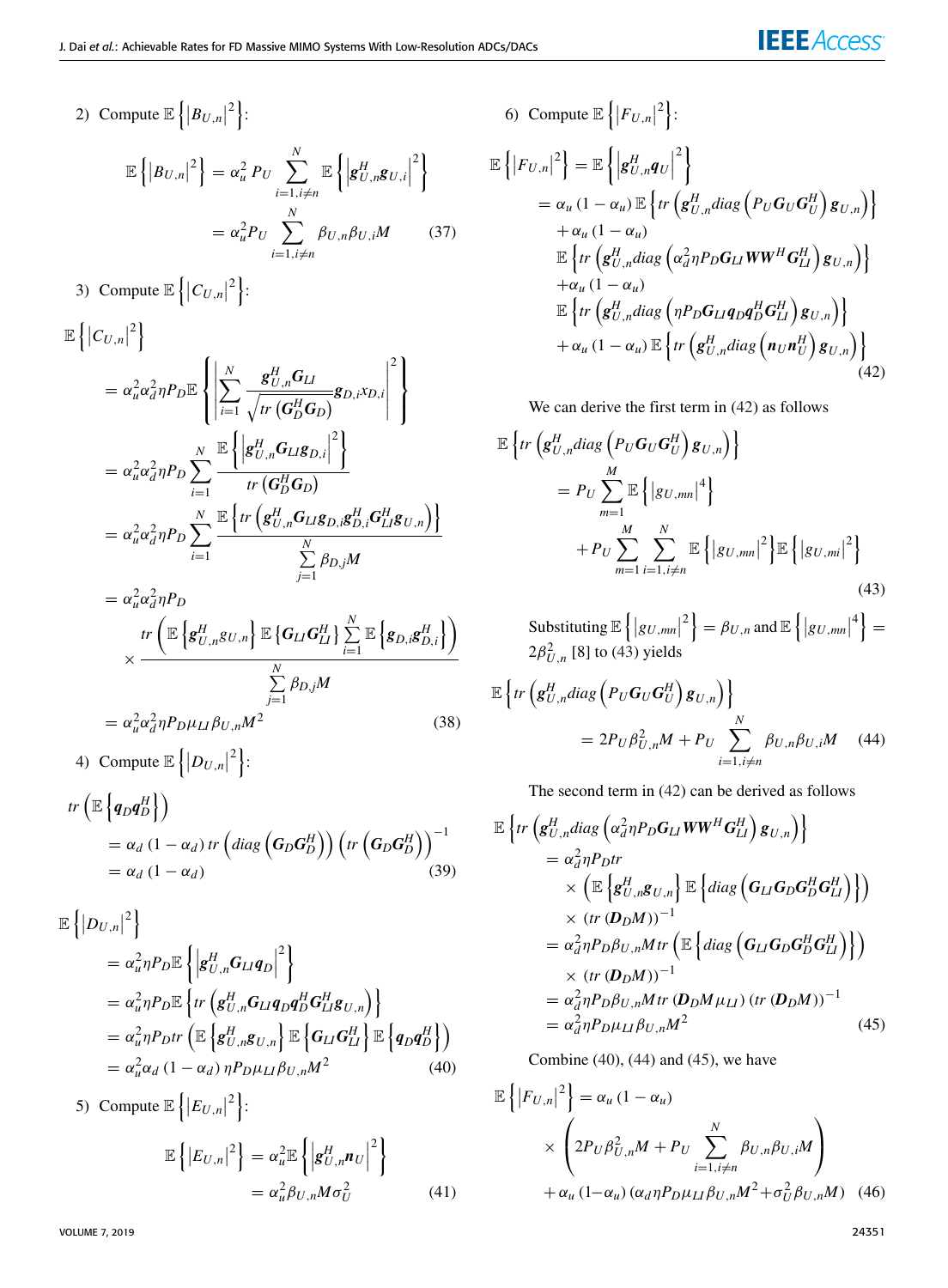#### **REFERENCES**

- [1] F. Rusek et al., "Scaling up MIMO: Opportunities and challenges with very large arrays,'' *IEEE Signal Process. Mag.*, vol. 30, no. 1, pp. 40–60, Jan. 2013.
- [2] E. G. Larsson, O. Edfors, F. Tufvesson, and T. L. Marzetta, ''Massive MIMO for next generation wireless systems,'' *IEEE Commun. Mag.*, vol. 52, no. 2, pp. 186–195, Feb. 2014.
- [3] Z. Zhang, K. Long, A. V. Vasilakos, and L. Hanzo, ''Full-duplex wireless communications: Challenges, solutions, and future research directions,'' *Proc. IEEE*, vol. 104, no. 7, pp. 1369–1409, Jul. 2016.
- [4] L. Chen, T. L. Zhang, S. F. Liu, and X. W. Shi, ''A bidirectional dualfrequency retrodirective array for full-duplex communication applications,'' *IEEE Antennas Wireless Propag. Lett.*, vol. 11, pp. 771–774, 2012.
- [5] X. Sun, K. Xu, W. Ma, Y. Xu, X. Xia, and D. Zhang, ''Multi-pair two-way massive MIMO AF full-duplex relaying with imperfect CSI over Ricean fading channels,'' *IEEE Access*, vol. 4, pp. 4933–4945, 2016.
- [6] X. Wang, D. Zhang, K. Xu, and W. Ma, ''On the energy/spectral efficiency of multi-user full-duplex massive MIMO systems with power control,'' *EURASIP J. Wireless Commun. Netw.*, vol. 2017, no. 82, pp. 1–17, Dec. 2017.
- [7] J. Liu, J. Dai, J.-Y. Wang, J. Zhao, and C. Cheng, ''Achievable rates for full-duplex massive MIMO systems over Rician fading channels,'' *IEEE Access,*, vol. 6, pp. 30208–30216, 2018.
- [8] L. Fan, S. Jin, C. K. Wen, and H. Zhang, ''Uplink achievable rate for massive MIMO systems with low-resolution ADC,'' *IEEE Commun. Lett.*, vol. 19, no. 12, pp. 2186–2189, Oct. 2015.
- [9] J. Singh, O. Dabeer, and U. Madhow, ''On the limits of communication with low-precision analog-to-digital conversion at the receiver,'' *IEEE Trans. Commun.*, vol. 57, no. 12, pp. 3629–3639, Dec. 2009.
- [10] J. Zhang, L. Dai, S. Sun, and Z. Wang, "On the spectral efficiency of massive MIMO systems with low-resolution ADCs,'' *IEEE Commun. Lett.*, vol. 20, no. 5, pp. 842–845, Feb. 2016.
- [11] X. Jia, M. Zhou, M. Xie, L. Yang, and H. Zhu, ''Effect of low-resolution ADCs and loop interference on multi-user full-duplex massive MIMO amplify-and-forward relaying systems,'' *IET Commun.*, vol. 11, no. 5, pp. 687–695, Mar. 2017.
- [12] J. Jiao, X. Jia, M. Zhou, M. Xie, and O. Cao, "Full-duplex massive MIMO AF relaying system with low-resolution ADCs under ZFT/ZFR scheme,'' in *Proc. IEEE 2nd Adv. Inf. Technol., Electron. Automat. Control Conf. (IAEAC)*, Mar. 2017, pp. 2024–2028.
- [13] C. Kong, C. Zhong, S. Jin, S. Yang, H. Lin, and Z. Zhang, ''Full-duplex massive MIMO relaying systems with low-resolution ADCs,'' *IEEE Trans. Wireless Commun.*, vol. 16, no. 8, pp. 5033–5047, Aug. 2017.
- [14] C. Kong, C. Zhong, S. Jin, S. Yang, H. Lin, and Z. Zhang, ''Multipair full-duplex massive MIMO relaying with low-resolution ADCs and imperfect CSI,'' in *Proc. IEEE Int. Conf. Commun. (ICC)*, Ilmenau, Germany, May 2017, pp. 1–6.
- [15] A. Mezghani, R. Ghiat, and J. A. Nossek, "Transmit processing with low resolution D/A-converters,'' in *Proc. 16th IEEE Int. Conf. Electron., Circuits Syst.-(ICECS)*, Dec. 2009, pp. 683–686.
- [16] A. K. Saxena, I. Fijalkow, and A. L. Swindlehurst, ''Analysis of one-bit quantized precoding for the multiuser massive MIMO downlink,'' *IEEE Trans. Signal Process.*, vol. 65, no. 17, pp. 4624–4634, Sep. 2017.
- [17] X. Wang, D. Zhang, K. Xu, and C. Yuan, ''On the sum rate of multi-user full-duplex massive MIMO systems,'' in *Proc. IEEE Int. Conf. Commun. Syst. (ICCS)*, Dec. 2016, pp. 1–7.
- [18] Q. Zhang, S. Jin, K.-K. Wong, H. Zhu, and M. Matthaiou, ''Power scaling of uplink massive MIMO systems with arbitrary-rank channel means,'' *IEEE J. Sel. Topics Signal Process.*, vol. 8, no. 5, pp. 966–981, Oct. 2014.
- [19] H. Q. Ngo, E. G. Larsson, and T. L. Marzetta, ''Energy and spectral efficiency of very large multiuser MIMO systems,'' *IEEE Trans. Commun.*, vol. 61, no. 4, pp. 1436–1449, Apr. 2013.
- [20] H. Zhu, ''Radio resource allocation for OFDMA systems in high speed environments,'' *IEEE J. Sel. Areas Commun.*, vol. 30, no. 4, pp. 748–759, May 2012.
- [21] Y. Cao *et al.*, "Optimization or alignment: Secure primary transmission assisted by secondary networks,'' *IEEE J. Sel. Areas Commun.*, vol. 36, no. 4, pp. 905–917, Apr. 2018.
- [22] H. Zhu, ''Performance comparison between distributed antenna and microcellular systems,'' *IEEE J. Sel. Areas Commun.*, vol. 29, no. 6, pp. 1151–1163, Jun. 2011.



JIANXIN DAI received the B.S. degree from the Mathematics Department, Nanjing Normal University, China, in 1995, the M.S. degree in communications science from the Nanjing University of Posts and Telecommunications, China, in 2007, and the Ph.D. degree in electronic engineering from the National Mobile Communications Research Laboratory, Southeast University, Nanjing, China, in 2014. From 2015 to 2017, he held a Postdoctoral position with the Nanjing Uni-

versity of Posts and Telecommunications, where he has been an Associate Professor, since 2009. From 2016 to 2017, he was an Academic Visitor with the University of Kent, U.K. His current research interests include C-RAN, mm-wave communications, massive MIMO systems, and cognitive radio networks.



JUAN LIU received the B.E. degree from the School of Electrical Engineering, Yancheng Institute of Technology, China, in 2016. She is currently pursuing the M.Eng. degree with the College of Communication and Information Engineering, Nanjing University of Posts and Telecommunications, China. Her research interests include spectrum sensing and cognitive radio networks.



JIANGZHOU WANG (F'17) is currently a Professor and the former Head of the School of Engineering and Digital Arts, University of Kent, U.K. He has published over 300 papers in international journals and conferences and four books in the areas of wireless mobile communications. He is a Fellow of the Royal Academy of Engineering, U.K. He received the Best Paper Award from the IEEE GLOBECOM2012. He was an IEEE Distinguished Lecturer, from 2013 to 2014. He is

the Technical Program Chair of the 2019 IEEE International Conference on Communications (ICC 2019), Shanghai. He was the Executive Chair of the IEEE ICC 2015, London, and the Technical Program Chair of the IEEE WCNC 2013. He has served as an Editor for a number of international journals, including the IEEE TRANSACTIONS ON COMMUNICATIONS, from 1998 to 2013.



JUNXI ZHAO received the B.Sc. and M.Sc. degrees from the Mathematics Department, Shaanxi Normal University, Xi'an, China, in 1985 and 1988, respectively, and the Ph.D. degree from the Mathematics Department, Nanjing University, Nanjing, China, in 1996. Since 1996, he has been with the Nanjing University of Posts and Telecommunications, where he is currently a Professor. His research interests include meta-heuristic algorithms, signal processing, and error-correcting codes.